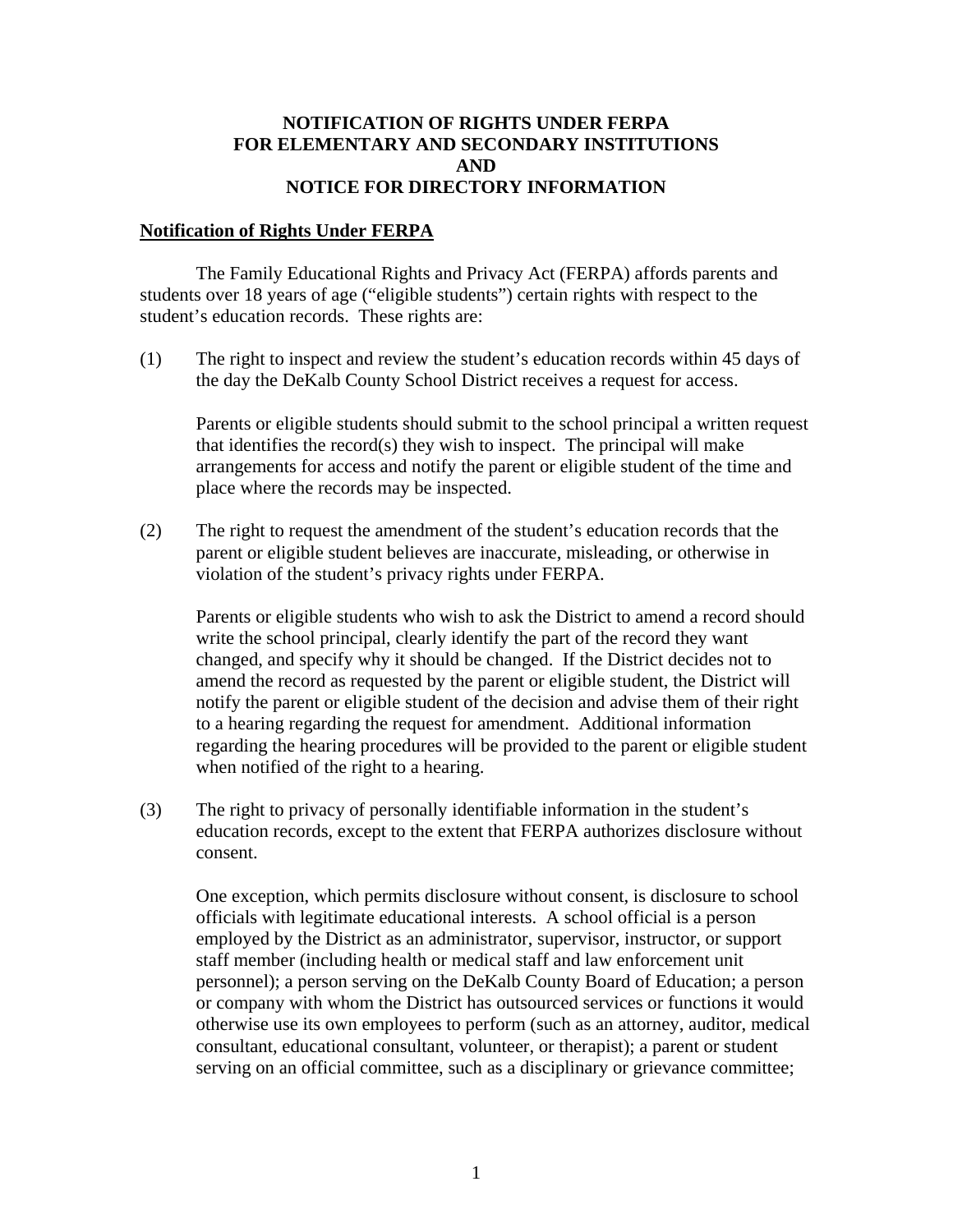or a parent, student, or other volunteer assisting another school official in performing his or her tasks.

A school official has a legitimate educational interest if the official needs to review an education record in order to fulfill his or her professional responsibility.

Upon request, the District discloses education records without consent to officials of another school district in which a student seeks or intends to enroll, or is already enrolled if the disclosure is for purposes of the student's enrollment or transfer.

(4) The right to file a complaint with the U.S. Department of Education concerning alleged failures by the District to comply with the requirements of FERPA. The name and address of the Office that administers FERPA are:

> Family Policy Compliance Office U.S. Department of Education 400 Maryland Avenue, SW Washington, DC 20202-8520

## **Release of Directory Information**

FERPA requires that the District, with certain exceptions, obtain the written consent of a parent, guardian, or eligible student (i.e., a student over 18 years of age) prior to the disclosure of personally identifiable information from a child's education records. However, the District may disclose appropriately designated "directory information" without written consent, unless the parent, guardian, or eligible student has advised the District to the contrary in accordance with District procedures. The primary purpose of directory information is to allow the District to include this type of information from a child's education records in certain school publications. Examples include:

- A playbill, showing a student's role in a drama production;
- The annual yearbook;
- Honor roll or other recognition lists;
- Information posted on the school's or the District's website;
- Graduation programs; and
- Sports activity sheets, such as for wrestling, showing weight and height of team members.

Directory information, which is information that is generally not considered harmful or an invasion of privacy if released, can also be disclosed to outside organizations without the prior written consent of a parent, guardian, or eligible student. Outside organizations include, but are not limited to, companies that manufacture class rings or publish yearbooks. In addition, federal law requires the District to provide military recruiters, upon request, with the following information—names, addresses and